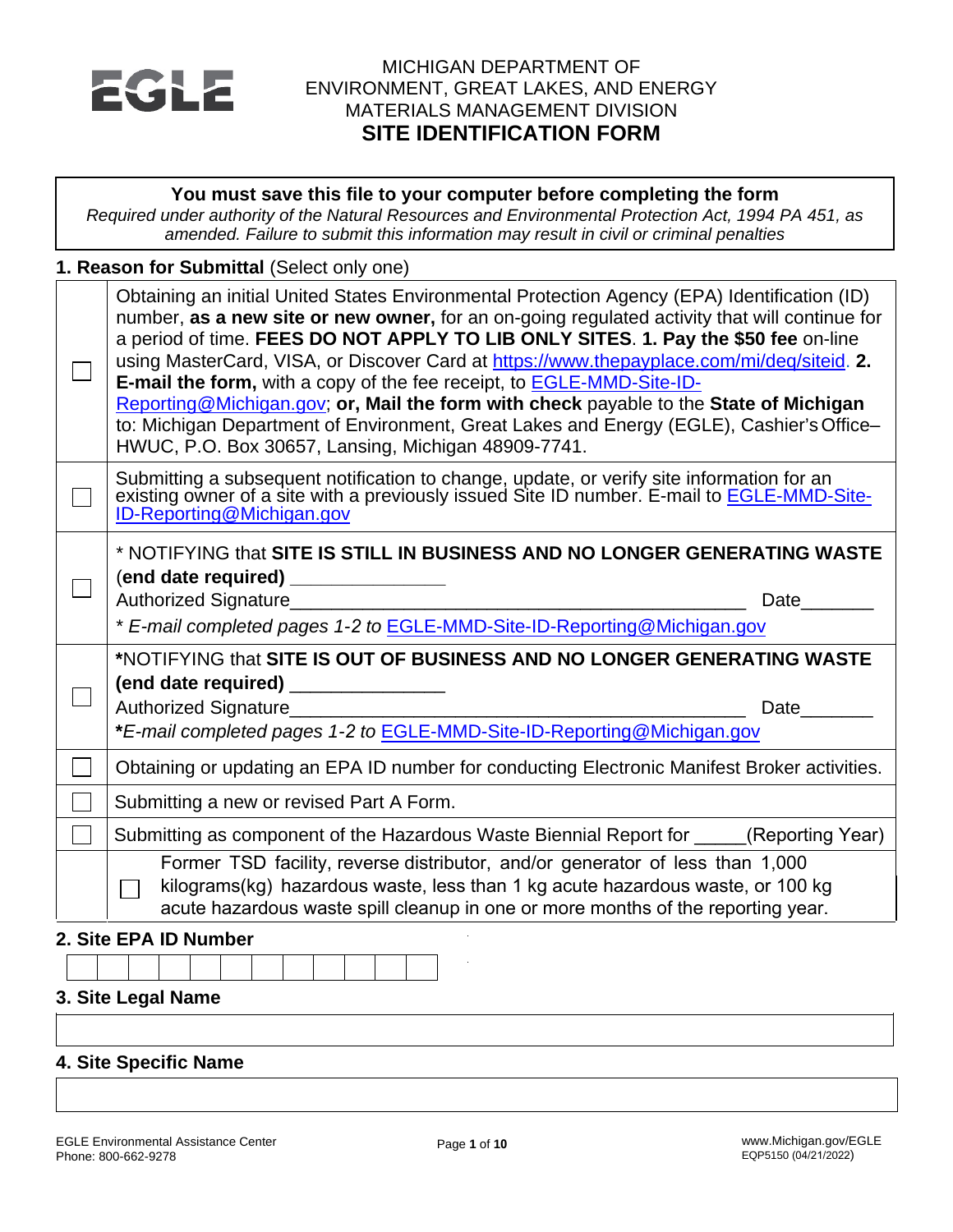| Site ID                |                                                        |                 |         |         |               |                  |                                                                                             |                                 |                            |
|------------------------|--------------------------------------------------------|-----------------|---------|---------|---------------|------------------|---------------------------------------------------------------------------------------------|---------------------------------|----------------------------|
|                        | <b>5. Site Location Address</b>                        |                 |         |         |               |                  |                                                                                             |                                 |                            |
| <b>Street Address</b>  |                                                        |                 |         |         |               |                  |                                                                                             |                                 |                            |
|                        | Street Address (room/suite/mail code)                  |                 |         |         |               |                  |                                                                                             |                                 |                            |
| City, Town, or Village |                                                        |                 |         |         |               |                  |                                                                                             | County                          |                            |
| <b>State</b>           |                                                        |                 | Country |         |               |                  |                                                                                             | Zip Code                        |                            |
|                        | <b>6. Site Mailing Address</b>                         |                 |         |         |               |                  |                                                                                             | <b>Same as Location Address</b> |                            |
| <b>Street Address</b>  |                                                        |                 |         |         |               |                  |                                                                                             |                                 |                            |
|                        | Street Address (room/suite/mail code)                  |                 |         |         |               |                  |                                                                                             |                                 |                            |
| City, Town, or Village |                                                        |                 |         |         |               |                  |                                                                                             | County                          |                            |
| <b>State</b>           |                                                        |                 | Country |         |               |                  |                                                                                             | <b>Zip Code</b>                 |                            |
|                        | 7. Federal Tax ID # (required)                         |                 |         |         |               |                  |                                                                                             |                                 |                            |
|                        |                                                        |                 |         |         |               |                  |                                                                                             |                                 |                            |
|                        | 8. Site Land Type (check one)                          |                 |         |         |               |                  |                                                                                             |                                 |                            |
| Private                | County                                                 | <b>District</b> |         | Federal | <b>Tribal</b> |                  | Municipal                                                                                   | <b>State</b>                    | Other                      |
|                        |                                                        |                 |         |         |               |                  |                                                                                             |                                 |                            |
| A                      |                                                        | B               |         |         | C             |                  | 9. North American Industry Classification System (NAICS) at least one 6-digit code REQUIRED | D                               |                            |
|                        |                                                        |                 |         |         |               |                  |                                                                                             |                                 |                            |
|                        | <b>10. Site Contact Information</b>                    |                 |         |         |               |                  |                                                                                             | <b>Same as Location Address</b> |                            |
| <b>First Name</b>      |                                                        |                 |         | MI      |               | <b>Last Name</b> |                                                                                             |                                 |                            |
| <b>Street Address</b>  |                                                        |                 |         |         |               |                  |                                                                                             |                                 |                            |
| City, Town, or Village |                                                        |                 |         |         |               |                  |                                                                                             |                                 |                            |
| <b>State</b>           |                                                        |                 | Country |         |               |                  | Zip Code                                                                                    |                                 |                            |
| Email                  |                                                        |                 |         |         |               |                  |                                                                                             |                                 |                            |
| Phone                  |                                                        |                 | Ext     |         |               | Fax              |                                                                                             |                                 |                            |
|                        | 11. Name of Site's Legal Owner (Company or Individual) |                 |         |         |               |                  |                                                                                             |                                 | $\Box$ Change in Ownership |
|                        | Approximate date became owner                          |                 |         |         |               |                  |                                                                                             | ∃Same as Site Mailing Address   |                            |
| <b>Full Name</b>       |                                                        |                 |         |         |               |                  |                                                                                             |                                 |                            |
| <b>Street Address</b>  |                                                        |                 |         |         |               |                  |                                                                                             |                                 |                            |
| City, Town, or Village |                                                        |                 |         |         |               |                  |                                                                                             |                                 |                            |
| <b>State</b>           |                                                        |                 |         | Country |               |                  | Zip Code                                                                                    |                                 |                            |
| Email                  |                                                        |                 |         |         |               |                  |                                                                                             |                                 |                            |
| Phone                  |                                                        |                 |         | Ext     |               | Fax              |                                                                                             |                                 |                            |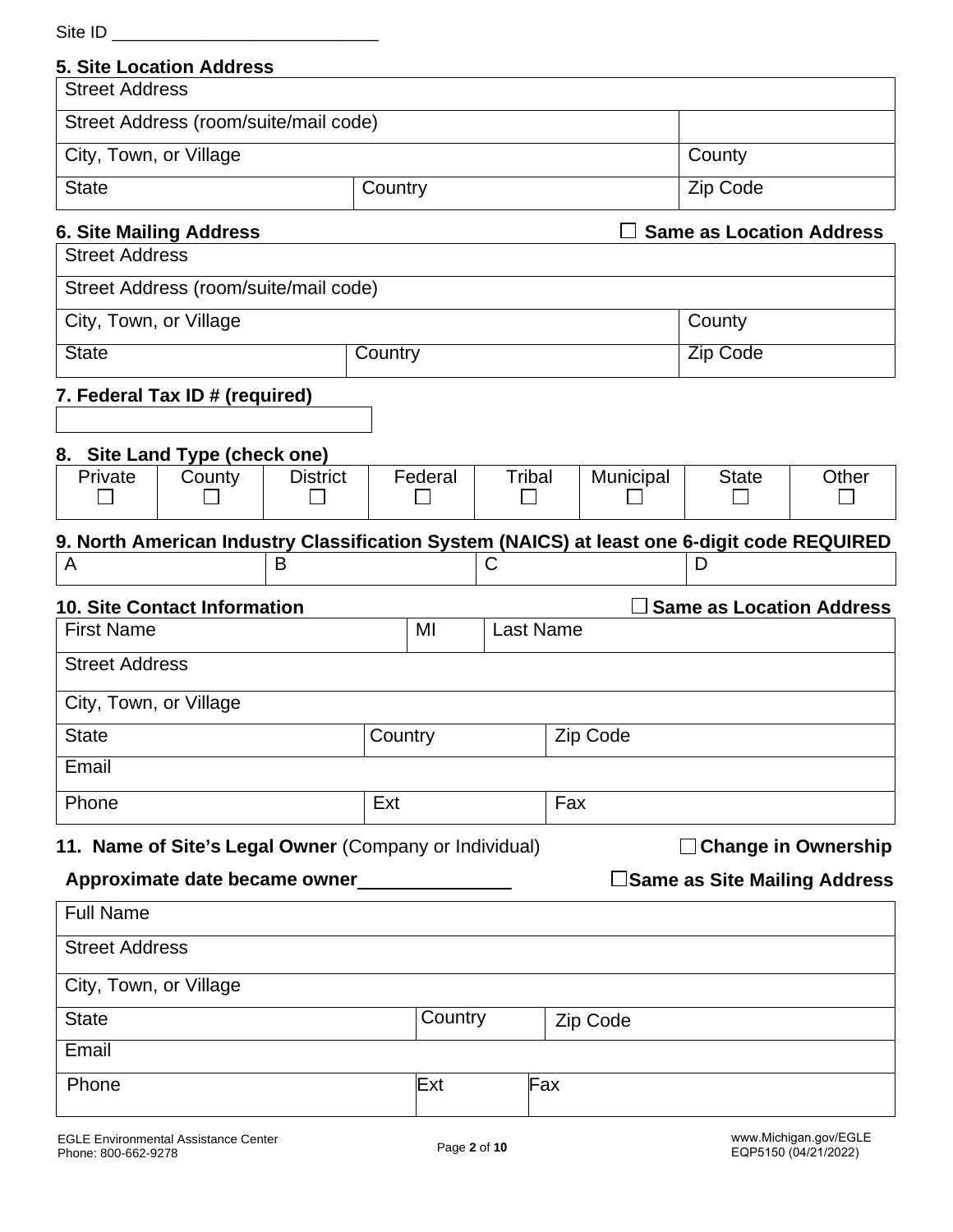Site ID \_\_\_\_\_\_\_\_\_\_\_\_\_\_\_\_\_\_\_\_\_\_\_\_\_\_\_\_

# **11(b) Name of Site's Legal Operator** (Company or Individual) **Change in Operator**

 **Approximate date became operator \_\_\_\_\_\_\_\_\_\_\_**

**Same as Site Specific Name/Address**

| <b>Full Name</b>       |         |          |  |  |
|------------------------|---------|----------|--|--|
| <b>Street Address</b>  |         |          |  |  |
| City, Town, or Village |         |          |  |  |
| <b>State</b>           | Country | Zip Code |  |  |
| Email                  |         |          |  |  |
| Phone                  | Ext     | Fax      |  |  |

# **Hazardous Waste Activities (Please complete all questions)**

# **12. Type of Regulated Waste Activity Date Activity Began** L

| N<br>Y    |                                                                                                                                           | 1. Generator of Hazardous Waste – If "Yes", mark only one of the following:                                                                                                                                                                                                                                                                                                      |  |  |
|-----------|-------------------------------------------------------------------------------------------------------------------------------------------|----------------------------------------------------------------------------------------------------------------------------------------------------------------------------------------------------------------------------------------------------------------------------------------------------------------------------------------------------------------------------------|--|--|
|           | <b>Large Quantity</b><br><b>Generator (LQG)</b>                                                                                           | -Generates, in any calendar month (includes quantities imported<br>by importer site), 1,000 kg per month (mo) (2,200 pounds<br>(lb)/mo) or more of non-acute hazardous waste; or<br>-Generates, in any calendar month or accumulates at any time,<br>more than 1 kg/mo (2.2 lb/mo) of acute hazardous waste; or<br>-Generates, in any calendar month or accumulates at any time, |  |  |
|           |                                                                                                                                           | more than 100 kg/mo (220 lb/mo) of acute hazardous spill<br>cleanup material                                                                                                                                                                                                                                                                                                     |  |  |
|           | <b>Small Quantity</b><br><b>Generator (SQG)</b>                                                                                           | 100 to 1,000 kg/mo (220 to 2,200 lb/mo) of non-acute<br>hazardous waste, and no more than 1 kg (2.2 lb) of acute<br>hazardous waste, and no more than 100 kg (220 lb) of any<br>acute hazardous spill cleanup material                                                                                                                                                           |  |  |
|           | <b>Very Small</b><br>Less than, or equal to, 100 kg/mo (220 lb/mo) of non-acute<br><b>Quantity Generator</b><br>hazardous waste<br>(VSQG) |                                                                                                                                                                                                                                                                                                                                                                                  |  |  |
|           | <b>Please answer all questions</b>                                                                                                        |                                                                                                                                                                                                                                                                                                                                                                                  |  |  |
| l N       |                                                                                                                                           | 2. Short Term Generator (generates from a short-term or one-time event and not from<br>on-going processes). If "Yes" provide an explanation in the Comments Section.                                                                                                                                                                                                             |  |  |
| YI<br>N   | 3. Treater, Stores or Disposer of Hazardous Waste - Hazardous waste Part B permit<br>is required for these activities                     |                                                                                                                                                                                                                                                                                                                                                                                  |  |  |
| YΙ<br>N   | 4. Receives Hazardous Waste from Off-site                                                                                                 |                                                                                                                                                                                                                                                                                                                                                                                  |  |  |
| N<br>Y.   | 5. Recycler of Hazardous Waste                                                                                                            |                                                                                                                                                                                                                                                                                                                                                                                  |  |  |
|           | who stores prior to recycling<br>who does not store prior to recycling                                                                    |                                                                                                                                                                                                                                                                                                                                                                                  |  |  |
| YI I<br>N |                                                                                                                                           | 6. Exempt Boiler and/or Industrial Furnace – If "Yes", mark all that apply.                                                                                                                                                                                                                                                                                                      |  |  |
|           |                                                                                                                                           | <b>Small Quantity On-site Burner Exemption</b>                                                                                                                                                                                                                                                                                                                                   |  |  |
|           |                                                                                                                                           | Smelting, Melting, and Refining Furnace Exemption                                                                                                                                                                                                                                                                                                                                |  |  |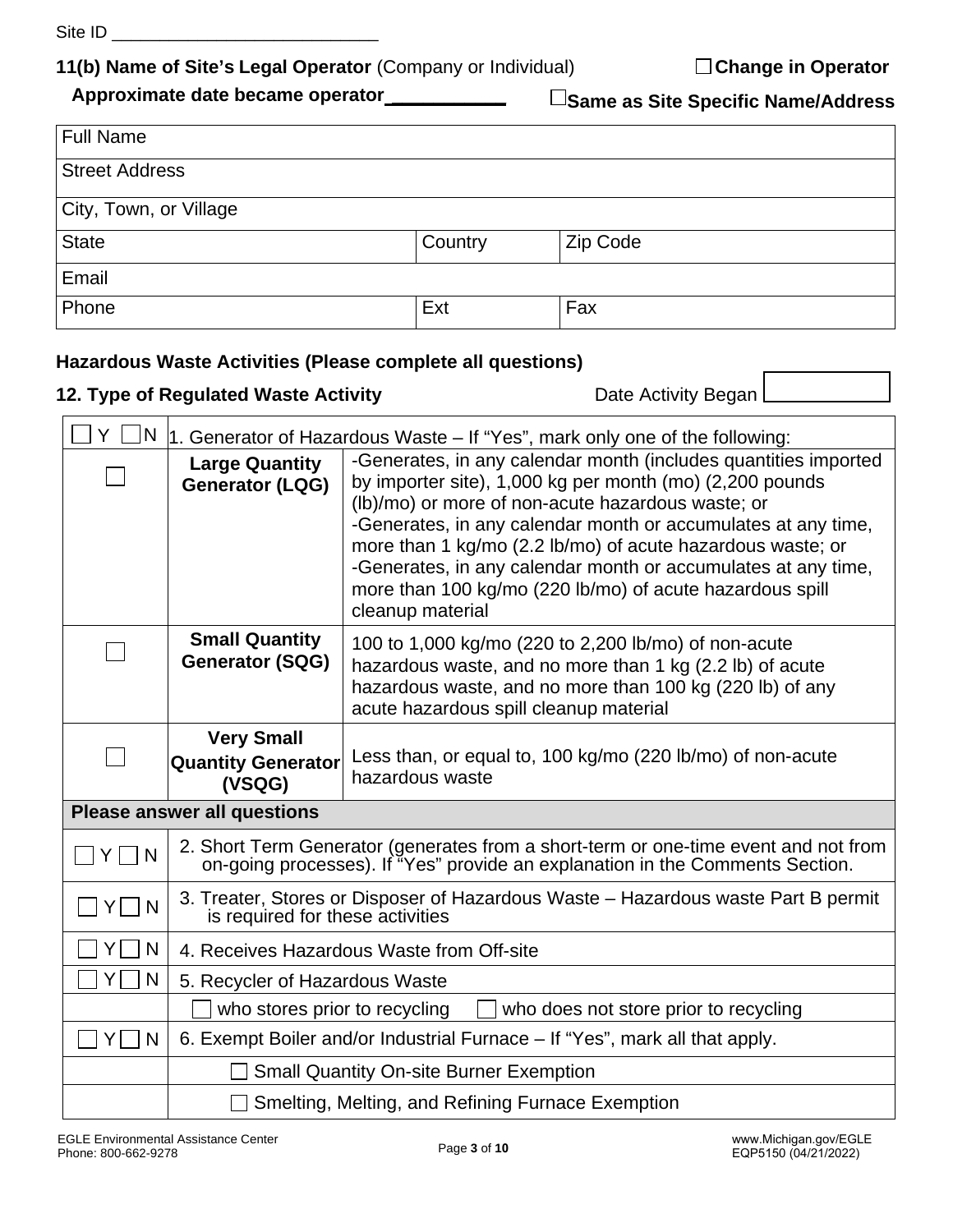Site ID

**Waste Codes for Federally Regulated Hazardous Waste.** Please list the waste codes of the Federal Hazardous Wastes handled at your site. List them in the order they are presented in the regulations (e.g., D001, D002, F007, U112). Use an additional page if more spaces are needed.

**Waste Codes for State Regulated (non-Federal) Hazardous Waste.** Please list the waste codes of the State Hazardous Wastes handled at your site. List them in the order they are presented in the regulations. Use an additional page if more spaces are needed.

## **13. Additional Regulated Waste Activities**

#### **Other Waste Activities**

|   |                | <b>Transporter of Hazardous Waste</b> – If "Yes", mark all that apply.<br>(May require permits or registration) |
|---|----------------|-----------------------------------------------------------------------------------------------------------------|
|   |                | Transporter                                                                                                     |
|   |                | Transfer Facility (at your site)                                                                                |
|   | N              | <b>Commingle Waste</b>                                                                                          |
| Y | ΝI             | <b>Off Loads During Transportation</b>                                                                          |
| Y | N <sub>1</sub> | <b>Underground Injection Control</b>                                                                            |
|   | N.             | United States Importer of Hazardous Waste                                                                       |
| Y | N.             | Recognized Trader – If "Yes", mark all that apply                                                               |
|   |                | Importer                                                                                                        |
|   |                | Exporter                                                                                                        |
|   |                | Importer/Exporter of Spent Lead-Acid Batteries (SLABs under R 299.9804) – If<br>"Yes", mark all that apply.     |
|   |                | Importer                                                                                                        |
|   |                | Exporter                                                                                                        |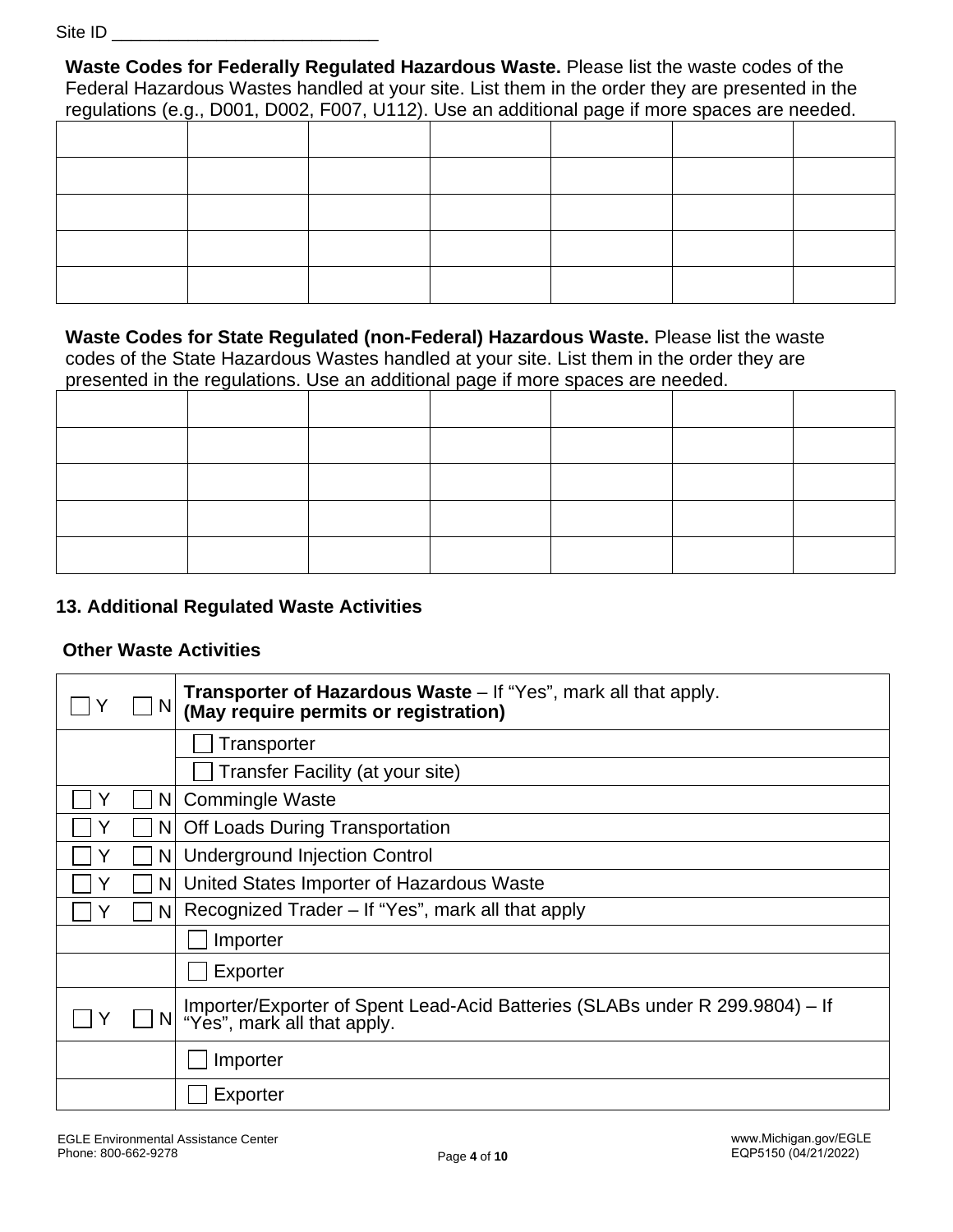Site ID \_\_\_\_\_\_\_\_\_\_\_\_\_\_\_\_\_\_\_\_\_\_\_\_\_\_\_\_

## **Universal Waste Activities**

| Large Quantity Handler of Universal Waste (accumulate 5,000 kg or more) – If<br>"Yes", mark all that apply. Note: Refer to state regulations to determine what is<br>regulated. |
|---------------------------------------------------------------------------------------------------------------------------------------------------------------------------------|
| <b>Batteries</b>                                                                                                                                                                |
| <b>Pesticides</b>                                                                                                                                                               |
| Thermostats                                                                                                                                                                     |
| <b>Mercury Switches</b>                                                                                                                                                         |
| <b>Mercury Thermometers</b>                                                                                                                                                     |
| Devices containing elemental mercury                                                                                                                                            |
| <b>Electric Lamps</b>                                                                                                                                                           |
| Pharmaceuticals                                                                                                                                                                 |
| <b>Consumer Electronics</b>                                                                                                                                                     |
| Antifreeze as defined in R 299.9101                                                                                                                                             |
| Destination Facility of Universal Waste (a hazardous waste permit may be required<br>for this activity)                                                                         |

# **Used Oil Activities**

| N | Used Oil Transporter - If "Yes", mark all that apply.                                                                    |
|---|--------------------------------------------------------------------------------------------------------------------------|
|   | Transporter                                                                                                              |
|   | Transfer Facility (at your site)                                                                                         |
| N | Used Oil Processor and/or Re-refiner – If "Yes," mark all that apply.                                                    |
|   | Processor Date Activity Began:                                                                                           |
|   | Re-refiner Date Activity Began:                                                                                          |
| N | Off-Specification Used Oil Burner Date Activity Began:                                                                   |
| N | Used Oil Fuel Marketer - If "Yes", mark all that apply.                                                                  |
|   | Marketer Who Directs Shipment of Off-Specification Used Oil to Off-Specification<br>Used Oil Burner Date Activity Began: |
|   | Marketer Who First Claims the Used Oil Meets the Specifications<br>Date Activity Began:                                  |
| N | Used Oil Collection or Aggregation Point                                                                                 |
| N | Collection Center or Aggregation Point that accepts DIY Used Oil                                                         |

# **Liquid Industrial By-Product Activities**

| $\boxed{\Box \text{ Y } \Box \text{ N}}$ Liquid Industrial By-Product Transporter – If "Yes", mark all that apply.<br>$\boxed{\Box \text{ Y } \Box \text{ N}}$ (requires Permit & Registration) |
|-------------------------------------------------------------------------------------------------------------------------------------------------------------------------------------------------|
| Transporter Date Activity Began:                                                                                                                                                                |
| Transfer Facility (at your site) Date Activity Began:                                                                                                                                           |
| Y     N   Transports Own Waste. Date Activity Began:                                                                                                                                            |
| Y     N   Liquid Industrial Waste By-Product Generator. Date Activity Began:                                                                                                                    |
| $ \Box Y \Box N $ Liquid Industrial By-Product Designated Facility. Date Activity Began:                                                                                                        |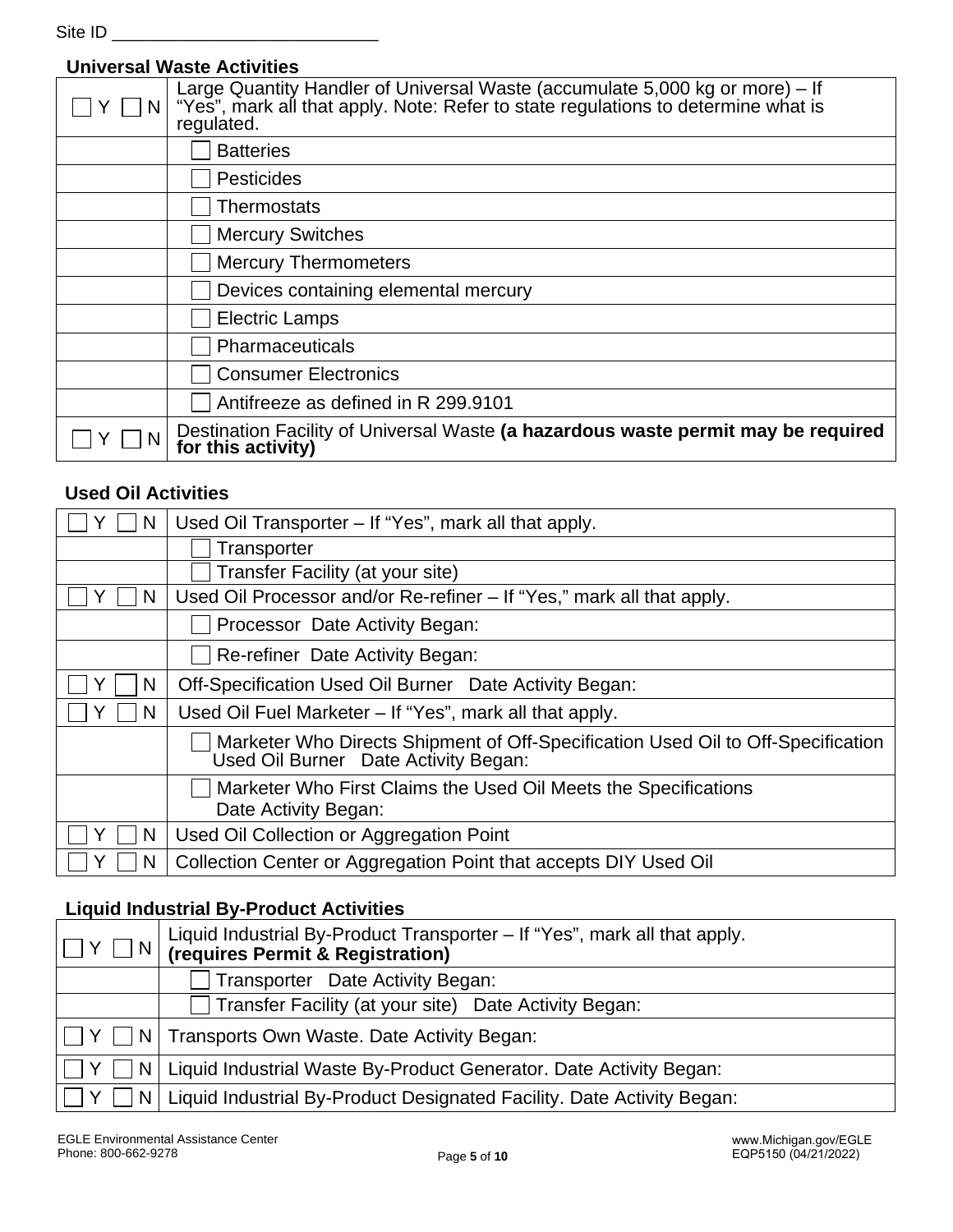**14. Eligible Academic Entities with Laboratories -** Notification for opting into or withdrawing from managing laboratory hazardous wastes pursuant to R 299.9315.

| Y <sub>1</sub> | Opting into, or currently operating under, R 299.9315, for the management of<br>hazardous wastes in laboratories. If "Yes", mark all that apply. NOTE: See the item-by-<br>item instructions for definitions of types of eligible academic entities. |
|----------------|------------------------------------------------------------------------------------------------------------------------------------------------------------------------------------------------------------------------------------------------------|
|                | College or University                                                                                                                                                                                                                                |
|                | Teaching Hospital that is owned by, or has a formal written affiliation with, a<br>college or university                                                                                                                                             |
|                | Non-profit Institute that is owned by, or has a formal written affiliation with, a<br>college or university                                                                                                                                          |
|                | Withdrawing from R 299.9315, for the management of hazardous wastes in<br>laboratories.                                                                                                                                                              |

#### **15. Episodic Generation**

| Are you an SQG or VSQG generating hazardous waste from a planned or unplanned                        |
|------------------------------------------------------------------------------------------------------|
| $ \Box Y \Box N $ episodic event, lasting no more than 60 days, that moves you to a higher generator |
| category? If "Yes", you must fill out the Addendum for Episodic Generator.                           |

### **16. LQG Consolidation of VSQG Hazardous Waste**



### **17. Notification of LQG Site Closure for a Central Accumulation Area (CAA) (optional) OR Entire Facility (Required)**

| N | LQG Site Closure of a Central Accumulation Area (CAA) or Entire Facility      |
|---|-------------------------------------------------------------------------------|
|   | Central Accumulation Area (CAA)                                               |
|   | <b>Entire Facility</b>                                                        |
|   | <b>Expected Closure date:</b>                                                 |
|   | Requesting new closure date:                                                  |
|   | Date Closed:                                                                  |
|   | N   In compliance with the closure performance standards R $299.9307(1)(k)$   |
|   | N   Not in compliance with the closure performance standards R 299.9307(1)(k) |

### **18. Notification of Hazardous Secondary Material (HSM) Activity**



Are you notifying under R 299.9204(1) that you will begin managing, are managing, or will stop managing HSM under R 299.9204(1), R 299.9204(1)(aa – dd)? If "Yes", you must fill out the Addendum to the Site Identification Form for Managing Hazardous Secondary Material.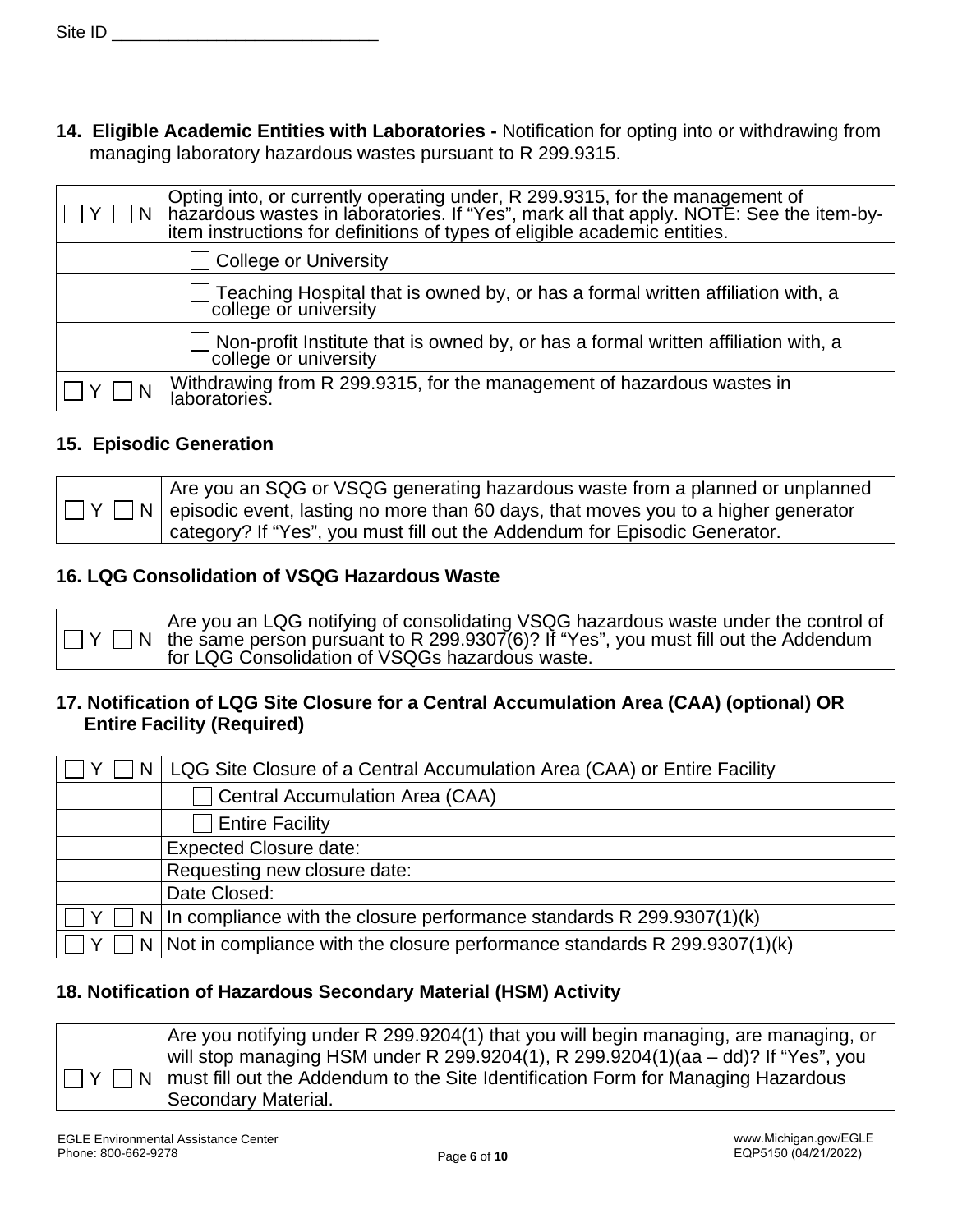## **19. Electronic Manifest Broker**

 $\exists$  Y  $\Box$  N

Are you notifying as a person, as defined in 40 CFR 260.10, electing to use the EPA electronic manifest system to obtain, complete, and transmit an electronic manifest under a contractual relationship with a hazardous waste generator?

## **20. Comments (include item number for each comment)**

**21. Certification:** I certify under penalty of law that this document and all attachments were prepared under my direction or supervision in accordance with a system designed to assure that qualified personnel properly gather and evaluate the information submitted. Based on my inquiry of the person or persons who manage the system, or those persons directly responsible for gathering the information, the information submitted is, to the best of my knowledge and belief, true, accurate, and complete. I am aware that there are significant penalties for submitting false information, including the possibility of fines and imprisonment for knowing violations. **Note: For the RCRA Hazardous Waste Part A Permit Application, all owners and operators must sign (see 40 CFR 270.10(b) and 270.11).**

| Signature of legal owner, operator, or authorized<br>representative | Date (mm/dd/yyyy) |
|---------------------------------------------------------------------|-------------------|
| Printed Name (First, Middle Initial, Last)                          | Title             |
| Email                                                               |                   |

| <sup>1</sup> Signature of legal owner, operator, or authorized<br>representative | Date (mm/dd/yyyy) |
|----------------------------------------------------------------------------------|-------------------|
| Printed Name (First, Middle Initial, Last)                                       | Title             |
| Email                                                                            |                   |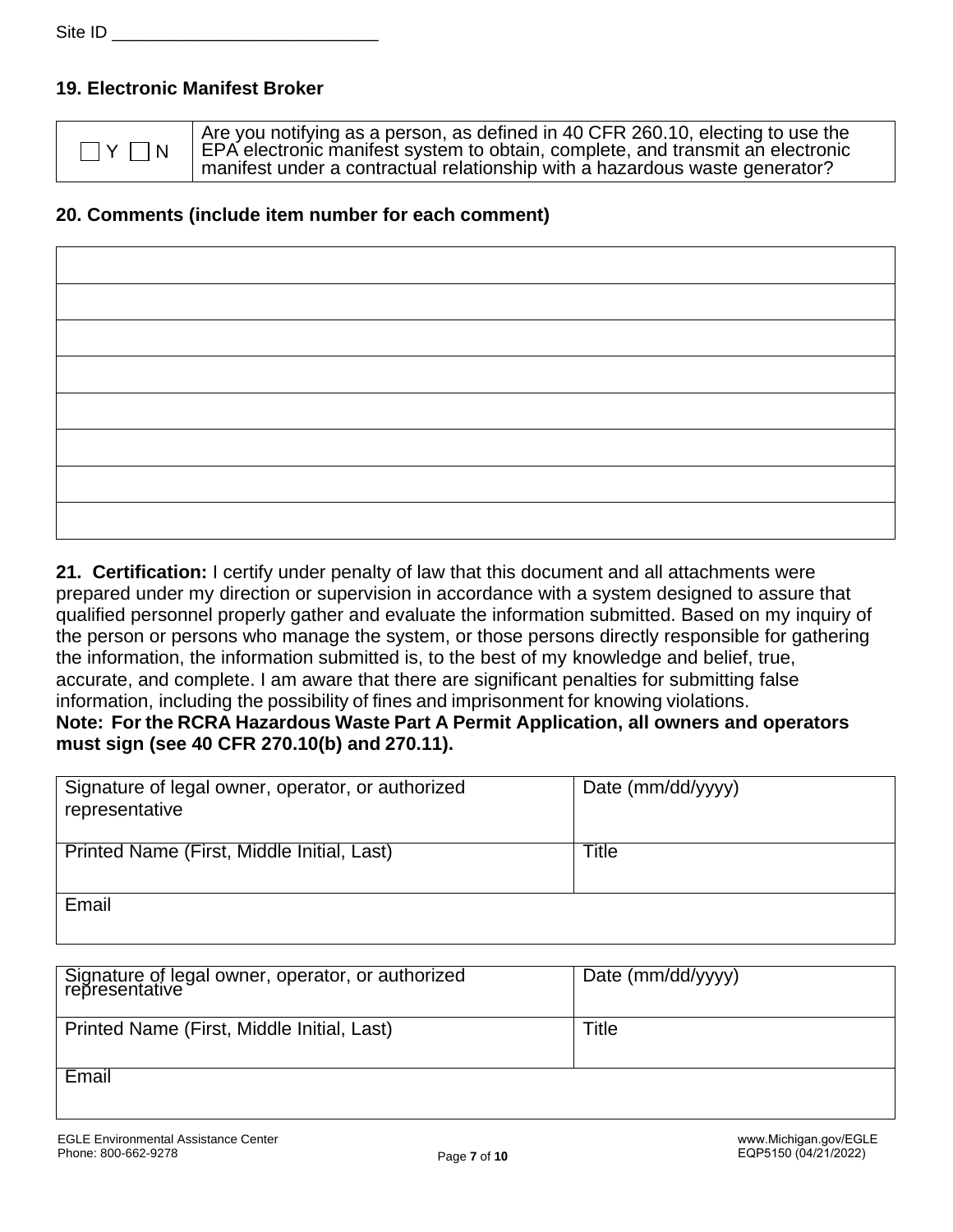## **ADDENDUM TO THE SITE IDENTIFICATION FORM NOTIFICATION OF HAZARDOUS SECONDARY MATERIAL ACTIVITY**

#### **ONLY FILL OUT THIS FORM IF:**

You are located in a State that allows you to manage excluded hazardous secondary material (HSM) under rule R 299.9204 (1)(aa - dd) of Part 111;

#### **AND**

a. You are or will be managing excluded HSM in compliance with rules R 299.9202 (6)( $a - f$ ), or R 299.9204 (1)(aa – dd) (or federal equivalent) or have stopped managing excluded HSM in compliance with the exclusion(s) and do not expect to manage any amount of excluded HSM under the exclusion(s) for at least one year. Do not include any information regarding your hazardous waste activities in this section. Note: if your facility was granted a solid waste variance under rules R 299.9202 (6)( $a - f$ ) prior to July 13, 2015, your management of HSM under rules R 299.9202 (6)( $a - f$ ) is grandfathered under the previous regulations and you are not required to notify for the HWM management activity excluded under rules R 299.9202  $(6)(a - f)$ .

#### **Reason for Notification (include dates where requested)**

Facility will begin managing excluded HSM as of

Facility is still managing excluded HSM/re-notifying, as required, by March 1 of each even-numbered year.

Facility has stopped managing excluded HSM as of and is notifying as required.

**Description of Excluded HSM Activity:** Please list the appropriate codes (see Code List section of the instructions) and quantities, in short tons, to describe your excluded HSM activity ONLY (do not include any information regarding your hazardous wastes). Use additional pages if more space is needed.

| <b>Facility</b><br>Code | <b>HSM Waste</b><br><b>Codes</b> | <b>Est. Short Tons of</b><br><b>Excluded HSM</b><br><b>Managed Annually</b> | <b>Actual Short Tons of Excluded</b><br><b>HSM Managed During the Most</b><br><b>Recent Odd-numbered Year</b> | <b>Land-based</b><br><b>Unit Code</b> |
|-------------------------|----------------------------------|-----------------------------------------------------------------------------|---------------------------------------------------------------------------------------------------------------|---------------------------------------|
|                         |                                  |                                                                             |                                                                                                               |                                       |
|                         |                                  |                                                                             |                                                                                                               |                                       |
|                         |                                  |                                                                             |                                                                                                               |                                       |
|                         |                                  |                                                                             |                                                                                                               |                                       |
|                         |                                  |                                                                             |                                                                                                               |                                       |
|                         |                                  |                                                                             |                                                                                                               |                                       |
|                         |                                  |                                                                             |                                                                                                               |                                       |
|                         |                                  |                                                                             |                                                                                                               |                                       |
|                         |                                  |                                                                             |                                                                                                               |                                       |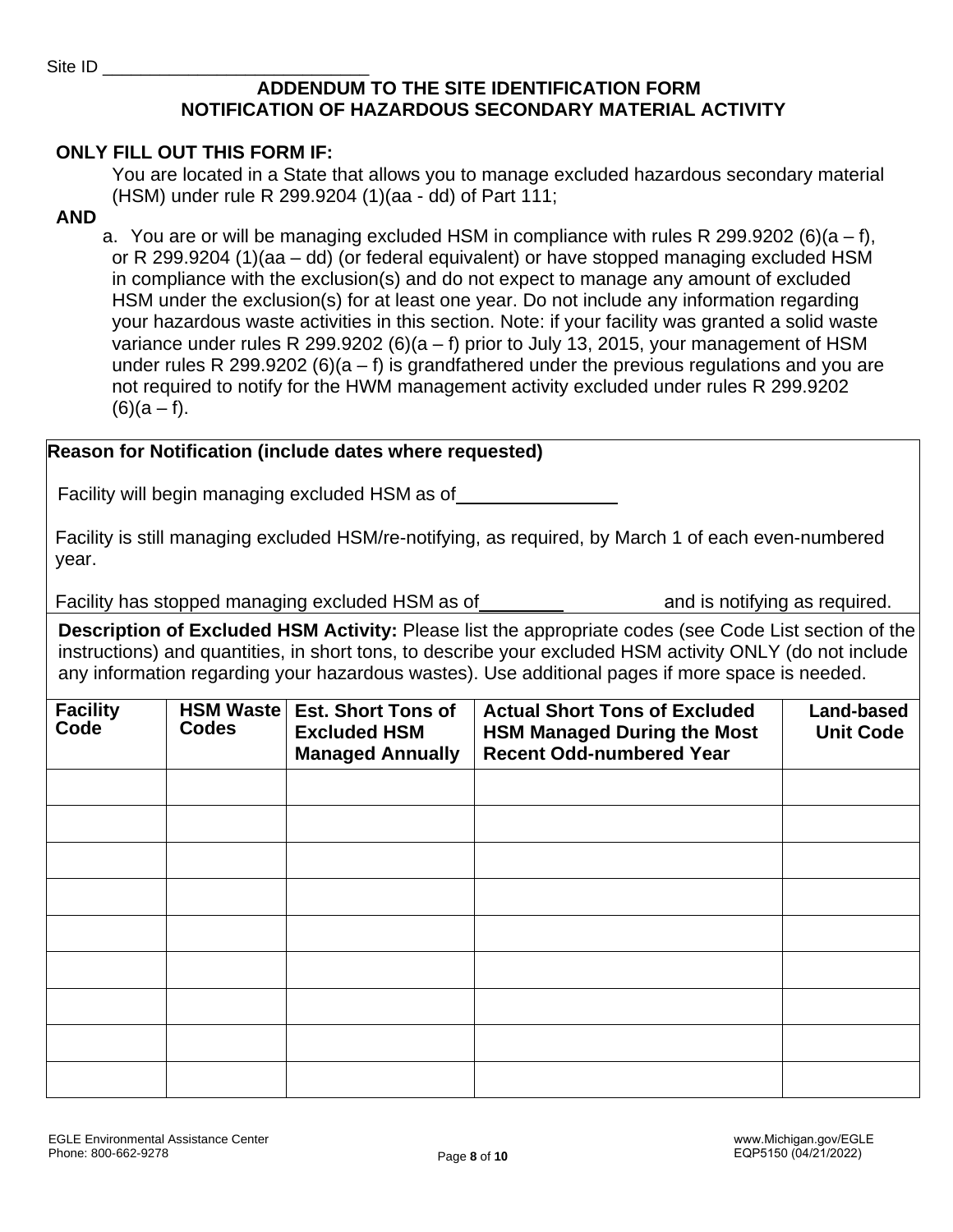#### **ADDENDUM TO THE SITE IDENTIFICATION FORM EPISODIC GENERATOR**

#### **ONLY fill out this form if:**

You are an SQG or VSQG generating hazardous waste from a planned or unplanned episodic event, lasting no more than 60 days, that moves the generator to a higher generator category pursuant to R 299.9316. Note: Only one planned and one unplanned episodic event are allowed within one year. Otherwise, you must follow the requirements of the higher generator category. Use additional pages if more space is needed.

#### **Type of Episodic Event**

| <b>Planned</b> (requires 30 day prior notification)<br>Excess chemical inventory removal<br><b>Tank Cleanouts</b><br>Short-term construction or demolition<br>Equipment maintenance during plant<br>shutdowns<br>Other | Unplanned (requires notification within 72 hours)<br><b>Accidental Spills</b><br>Production process upsets<br><b>Product recalls</b><br>"Acts of nature" (Tornado, hurricane, flood, etc.)<br>Other |
|------------------------------------------------------------------------------------------------------------------------------------------------------------------------------------------------------------------------|-----------------------------------------------------------------------------------------------------------------------------------------------------------------------------------------------------|
| <b>Emergency Contact Phone</b>                                                                                                                                                                                         | <b>Emergency Contact Name</b>                                                                                                                                                                       |
| <b>Beginning Date</b>                                                                                                                                                                                                  | End Date                                                                                                                                                                                            |

#### **Waste 1**

| <b>Waste Description</b>                   |  |  | <b>Estimated Quantity (in pounds)</b> |  |  |
|--------------------------------------------|--|--|---------------------------------------|--|--|
| Federal and/or State Hazardous Waste Codes |  |  |                                       |  |  |
|                                            |  |  |                                       |  |  |
|                                            |  |  |                                       |  |  |

#### **Waste 2**

| <b>Waste Description</b>                   |  | <b>Estimated Quantity (in pounds)</b> |  |  |  |
|--------------------------------------------|--|---------------------------------------|--|--|--|
| Federal and/or State Hazardous Waste Codes |  |                                       |  |  |  |
|                                            |  |                                       |  |  |  |
|                                            |  |                                       |  |  |  |

#### **Waste 3**

| <b>Waste Description</b>                   |  |  | <b>Estimated Quantity (in pounds)</b> |  |  |
|--------------------------------------------|--|--|---------------------------------------|--|--|
| Federal and/or State Hazardous Waste Codes |  |  |                                       |  |  |
|                                            |  |  |                                       |  |  |
|                                            |  |  |                                       |  |  |